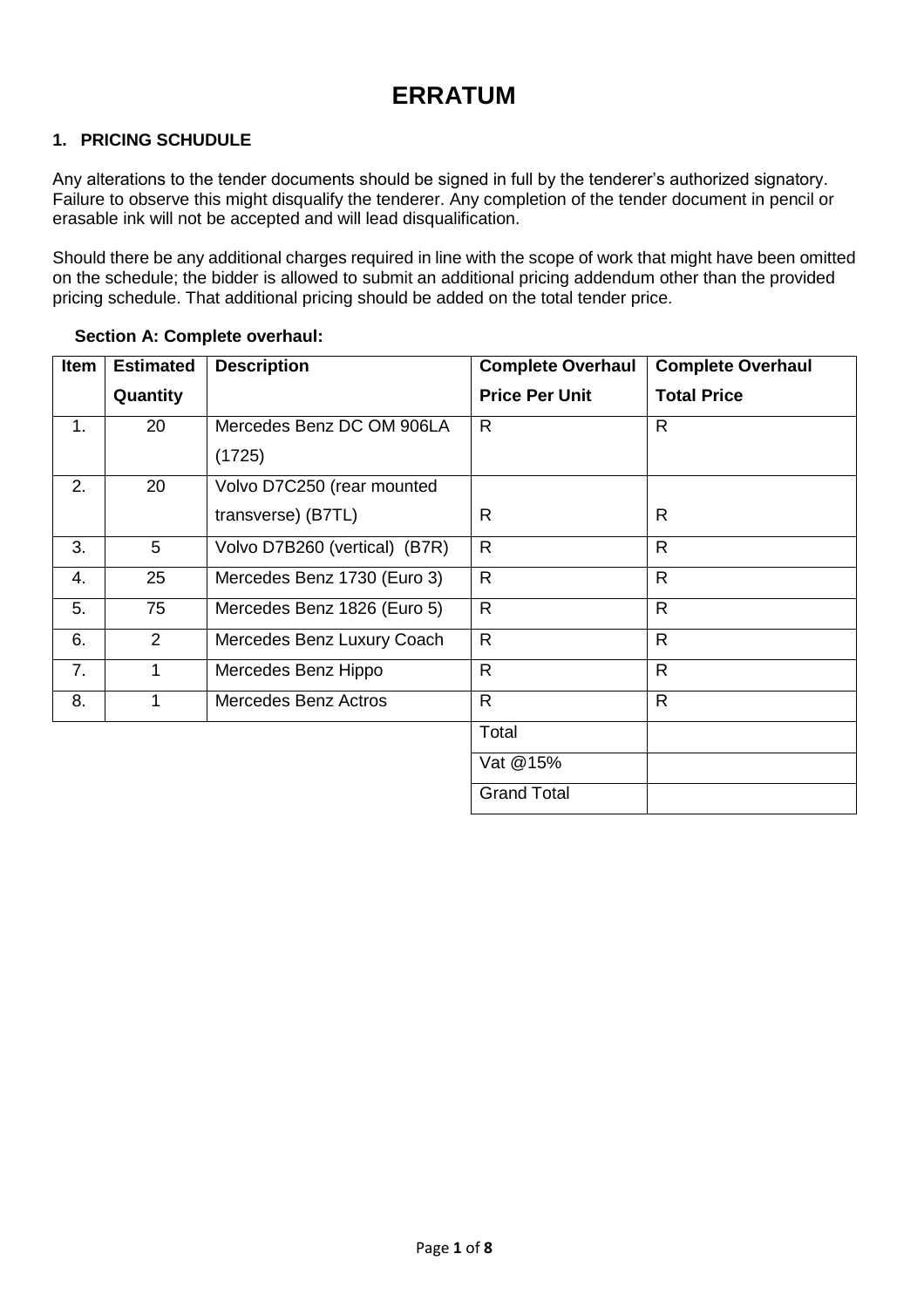### **Section B: Remove and Replace**

| <b>Item</b> | <b>Estimated</b> | <b>Description</b>            | Remove and            | <b>Complete Remove &amp;</b> |
|-------------|------------------|-------------------------------|-----------------------|------------------------------|
|             | Quantity         |                               | <b>Replace Engine</b> | <b>Replace Total Price</b>   |
|             |                  |                               | <b>Price Per Unit</b> |                              |
| 1.          | 20               | Mercedes Benz DC OM 906LA     | R.                    |                              |
| 2.          | 20               | Volvo D7C250 (rear mounted    | $\mathsf{R}$          |                              |
|             |                  | transverse)                   |                       |                              |
| 3.          | 5                | Volvo D7B260 (vertical) (B7R) | R                     |                              |
| 4.          | 25               | Mercedes Benz 1730 (Euro 3)   | $\mathsf{R}$          |                              |
| 5.          | 100              | Mercedes Benz 1826 (Euro 5)   | $\mathsf{R}$          |                              |
| 6.          | 2                | Mercedes Benz Luxury Coach    | $\mathsf{R}$          |                              |
| 7.          | 1                | Mercedes Benz Hippo           | $\mathsf{R}$          |                              |
| 8.          |                  | <b>Mercedes Benz Actros</b>   | $\mathsf{R}$          |                              |
|             |                  | <b>Total</b>                  |                       |                              |
|             |                  | Vat @15%                      |                       |                              |
|             |                  | <b>Grand Total</b>            |                       |                              |
|             |                  |                               |                       |                              |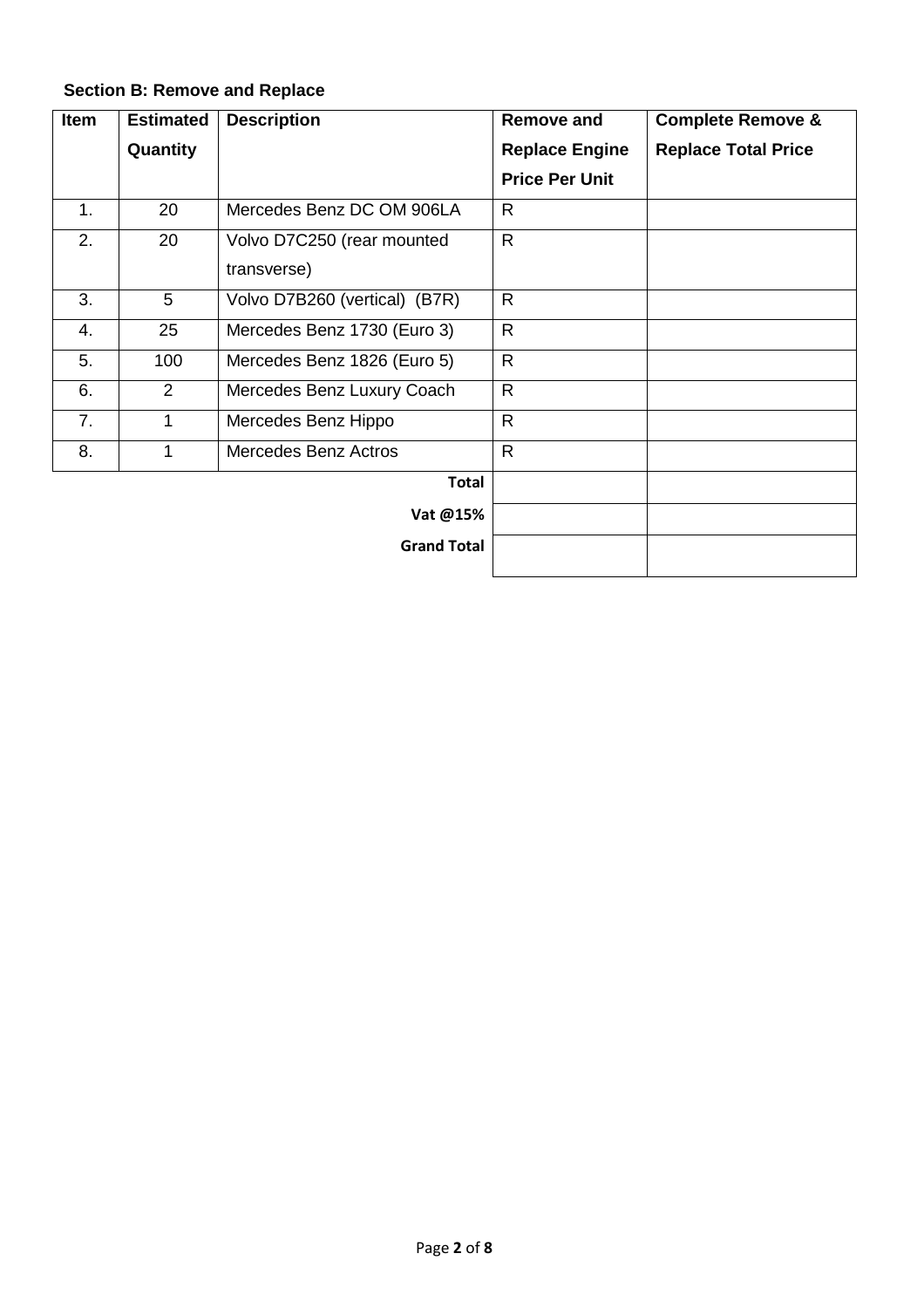#### **Section C: Major Components:**

| <b>Major Components</b><br><b>Costs</b> | <b>Estimated Quantity</b><br><b>Mercedes Benz DC</b><br><b>OM 906LA</b> | <b>Price Each</b>  | <b>Total Cost</b> |
|-----------------------------------------|-------------------------------------------------------------------------|--------------------|-------------------|
| Engine Block                            | 5                                                                       | $\mathsf{R}$       | R                 |
| Crankshaft                              | 5                                                                       | $\mathsf{R}$       | R                 |
| <b>Cylinder Head</b>                    | 10                                                                      | R                  | R                 |
| <b>Connecting Rod</b>                   | 48                                                                      | R                  | R                 |
| Camshaft                                | 5                                                                       | R                  | R                 |
| Engine Sump                             | $\overline{2}$                                                          | R.                 | R                 |
| <b>Flywheel Housing</b>                 | $\overline{2}$                                                          | R                  | R                 |
| Sleeve Kits (set of 6)                  | $\overline{2}$                                                          | $\mathsf{R}$       | R                 |
| <b>Timing Cover</b>                     | 2                                                                       | $\mathsf{R}$       | $\mathsf{R}$      |
| <b>Timing Gears</b>                     | $\overline{2}$                                                          | $\mathsf{R}$       | $\mathsf{R}$      |
| Fly Wheel                               | $\overline{2}$                                                          | $\mathsf{R}$       | $\mathsf{R}$      |
| <b>Ring Gear</b>                        | 2                                                                       | $\mathsf{R}$       | $\mathsf{R}$      |
|                                         |                                                                         | Total              |                   |
|                                         |                                                                         | Vat @15%           |                   |
|                                         |                                                                         | <b>Grand Total</b> |                   |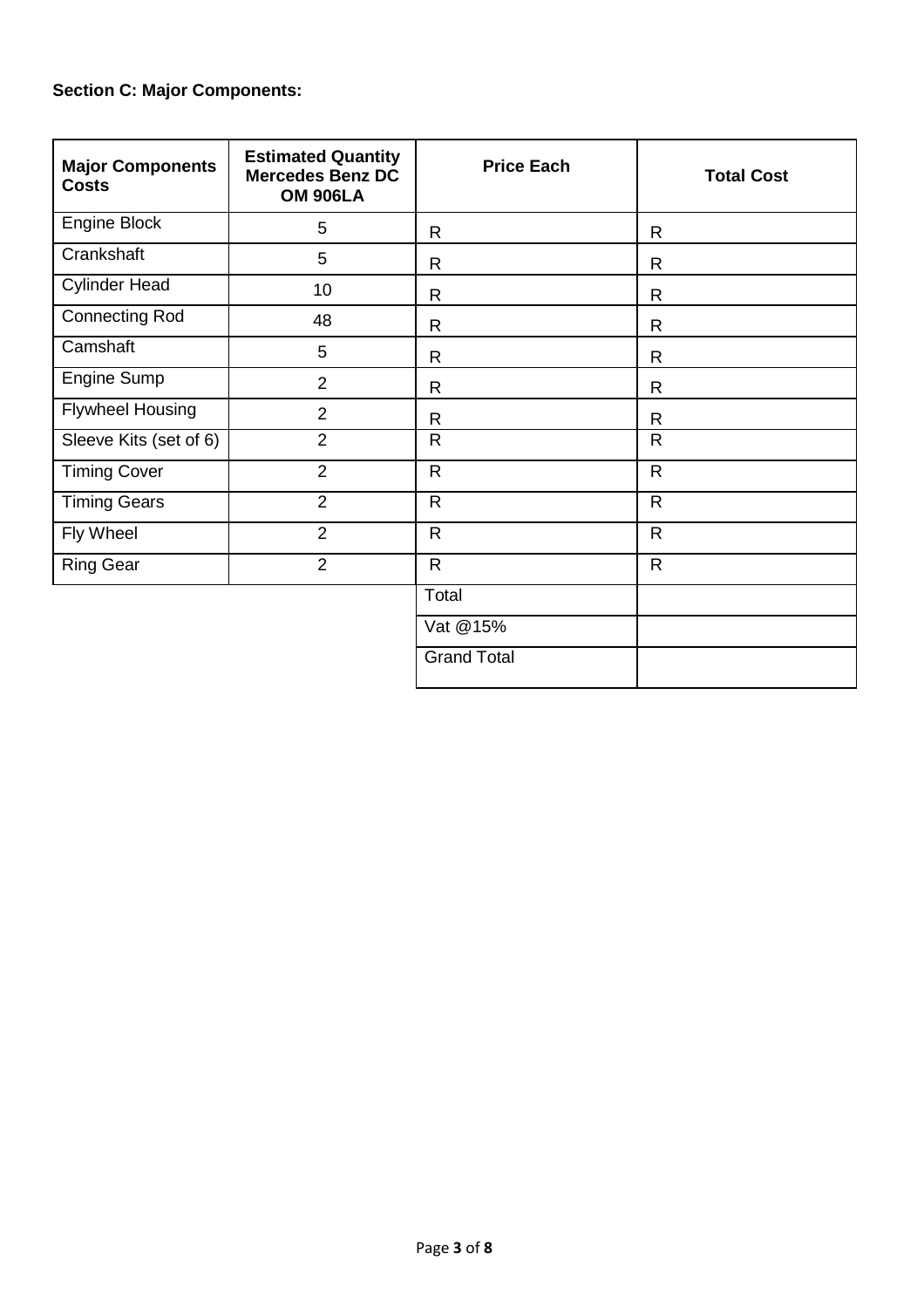#### **Section D: Major Components**

| <b>Major Components</b><br><b>Costs</b> | <b>Estimated Quantity Volvo</b><br>D7C250 (rear mounted<br>transverse) (B7TL) | <b>Price Each</b>  | <b>Total Cost</b> |
|-----------------------------------------|-------------------------------------------------------------------------------|--------------------|-------------------|
| Engine Block                            | 10                                                                            | $\mathsf{R}$       | $\mathsf{R}$      |
| Crankshaft                              | 10                                                                            | $\mathsf{R}$       | $\mathsf{R}$      |
| <b>Cylinder Head</b>                    | 40                                                                            | $\mathsf{R}$       | $\mathsf{R}$      |
| <b>Connecting Rod</b>                   | 48                                                                            | $\mathsf{R}$       | $\mathsf{R}$      |
| Camshaft                                | 10                                                                            | $\mathsf{R}$       | $\mathsf{R}$      |
| Engine Sump                             |                                                                               | $\mathsf{R}$       | $\mathsf{R}$      |
| <b>Flywheel Housing</b>                 | 10                                                                            | $\mathsf{R}$       | $\mathsf{R}$      |
| Sleeve Kits (set of 6)                  | $\overline{2}$                                                                | $\mathsf{R}$       | $\mathsf{R}$      |
| <b>Timing Cover</b>                     | $\overline{2}$                                                                | $\mathsf{R}$       | $\mathsf{R}$      |
| <b>Timing Gears</b>                     | $\overline{2}$                                                                | $\mathsf{R}$       | $\mathsf{R}$      |
| Fly Wheel                               | $\overline{2}$                                                                | $\mathsf{R}$       | $\mathsf{R}$      |
| Ring Gear                               | $\overline{2}$                                                                | $\mathsf{R}$       | $\mathsf{R}$      |
|                                         |                                                                               | Total              |                   |
|                                         |                                                                               | Vat @15%           |                   |
|                                         |                                                                               | <b>Grand Total</b> |                   |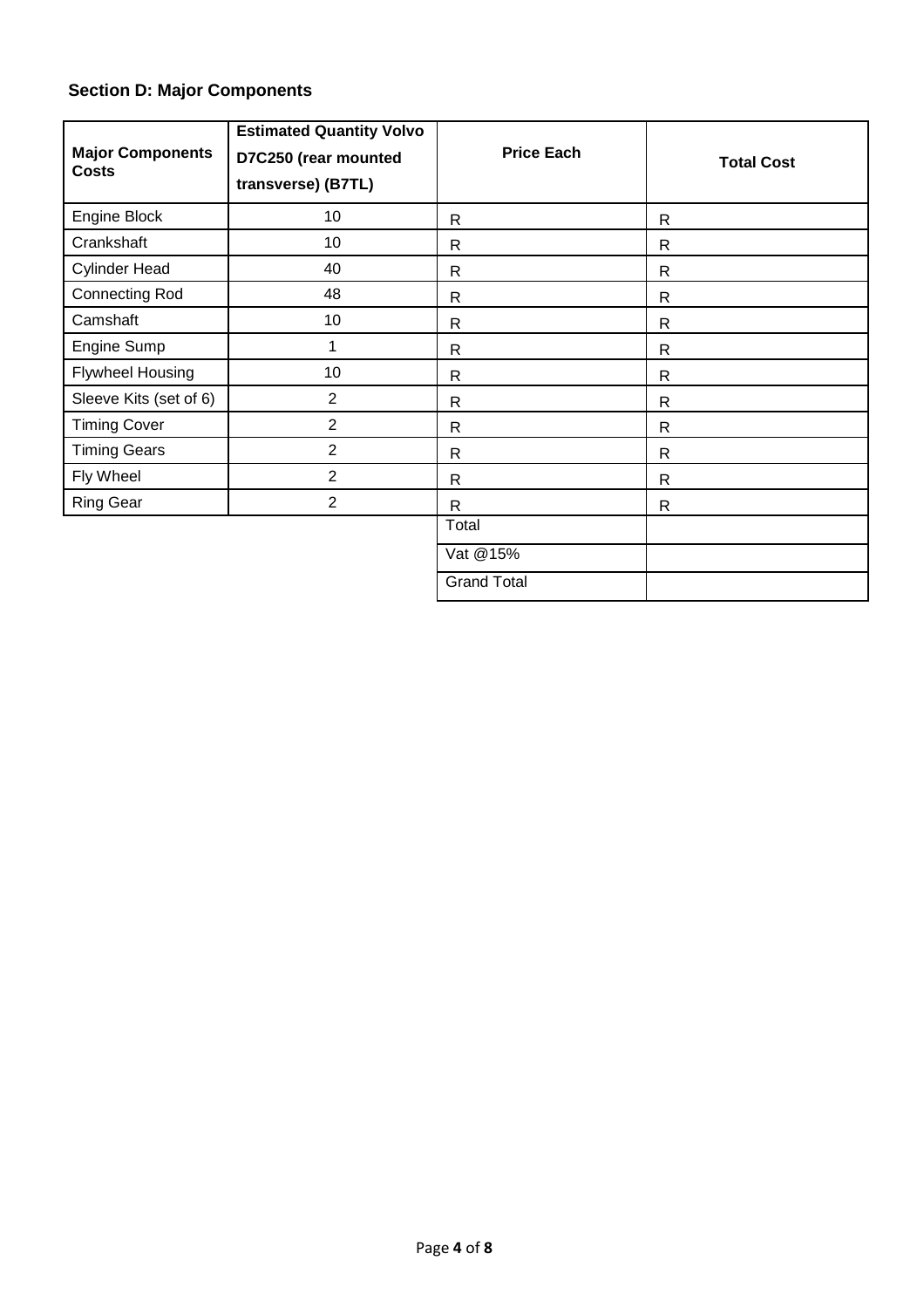### **Section E: Major Components**

| <b>Major Components</b><br><b>Costs</b> | <b>Estimated Quantity</b><br>Volvo D7B260<br>(vertical) (B7R) | <b>Price Each</b>  | <b>Total Cost</b> |
|-----------------------------------------|---------------------------------------------------------------|--------------------|-------------------|
| Engine Block                            |                                                               | $\mathsf{R}$       | $\mathsf{R}$      |
| Crankshaft                              |                                                               | $\mathsf{R}$       | $\mathsf{R}$      |
| <b>Cylinder Head</b>                    | $\overline{2}$                                                | $\mathsf{R}$       | $\mathsf{R}$      |
| <b>Connecting Rod</b>                   | 12                                                            | $\mathsf{R}$       | $\mathsf{R}$      |
| Camshaft                                |                                                               | $\mathsf{R}$       | $\mathsf{R}$      |
| Engine Sump                             |                                                               | $\mathsf{R}$       | $\mathsf{R}$      |
| <b>Flywheel Housing</b>                 | 5                                                             | $\mathsf{R}$       | $\mathsf{R}$      |
| Sleeve Kits (set of 6)                  | 2                                                             | $\mathsf{R}$       | R                 |
| <b>Timing Cover</b>                     |                                                               | $\mathsf{R}$       | $\mathsf{R}$      |
| <b>Timing Gears</b>                     |                                                               | R                  | R                 |
| Fly Wheel                               |                                                               | $\mathsf{R}$       | $\mathsf{R}$      |
| <b>Ring Gear</b>                        |                                                               | $\mathsf{R}$       | $\mathsf{R}$      |
|                                         |                                                               | Total              |                   |
|                                         |                                                               | Vat @15%           |                   |
|                                         |                                                               | <b>Grand Total</b> |                   |

#### **Section F: Major Components**

| <b>Major Components</b><br><b>Costs</b> | <b>Estimated Quantity</b><br><b>Mercedes Benz 1730</b><br>(Euro 3) | <b>Price Each</b>  | <b>Total Cost</b> |
|-----------------------------------------|--------------------------------------------------------------------|--------------------|-------------------|
| <b>Engine Block</b>                     | 5                                                                  | R                  | R                 |
| Crankshaft                              | 5                                                                  | R                  | R                 |
| <b>Cylinder Head</b>                    | 12                                                                 | R                  | $\mathsf{R}$      |
| <b>Connecting Rod</b>                   | 12                                                                 | R                  | $\mathsf{R}$      |
| Camshaft                                | 5                                                                  | R                  | $\mathsf{R}$      |
| <b>Engine Sump</b>                      | 5                                                                  | R                  | $\mathsf{R}$      |
| <b>Flywheel Housing</b>                 | 5                                                                  | R                  | R                 |
| Sleeve Kits (set of 6)                  | $\overline{2}$                                                     | R                  | R                 |
| <b>Timing Cover</b>                     | $\overline{2}$                                                     | $\mathsf{R}$       | $\mathsf{R}$      |
| <b>Timing Gears</b>                     | $\overline{2}$                                                     | R                  | $\mathsf{R}$      |
| Fly Wheel                               | $\overline{2}$                                                     | R                  | $\mathsf{R}$      |
| <b>Ring Gear</b>                        | $\overline{2}$                                                     | R.                 | R                 |
|                                         |                                                                    | Total              |                   |
|                                         |                                                                    | Vat @15%           |                   |
|                                         |                                                                    | <b>Grand Total</b> |                   |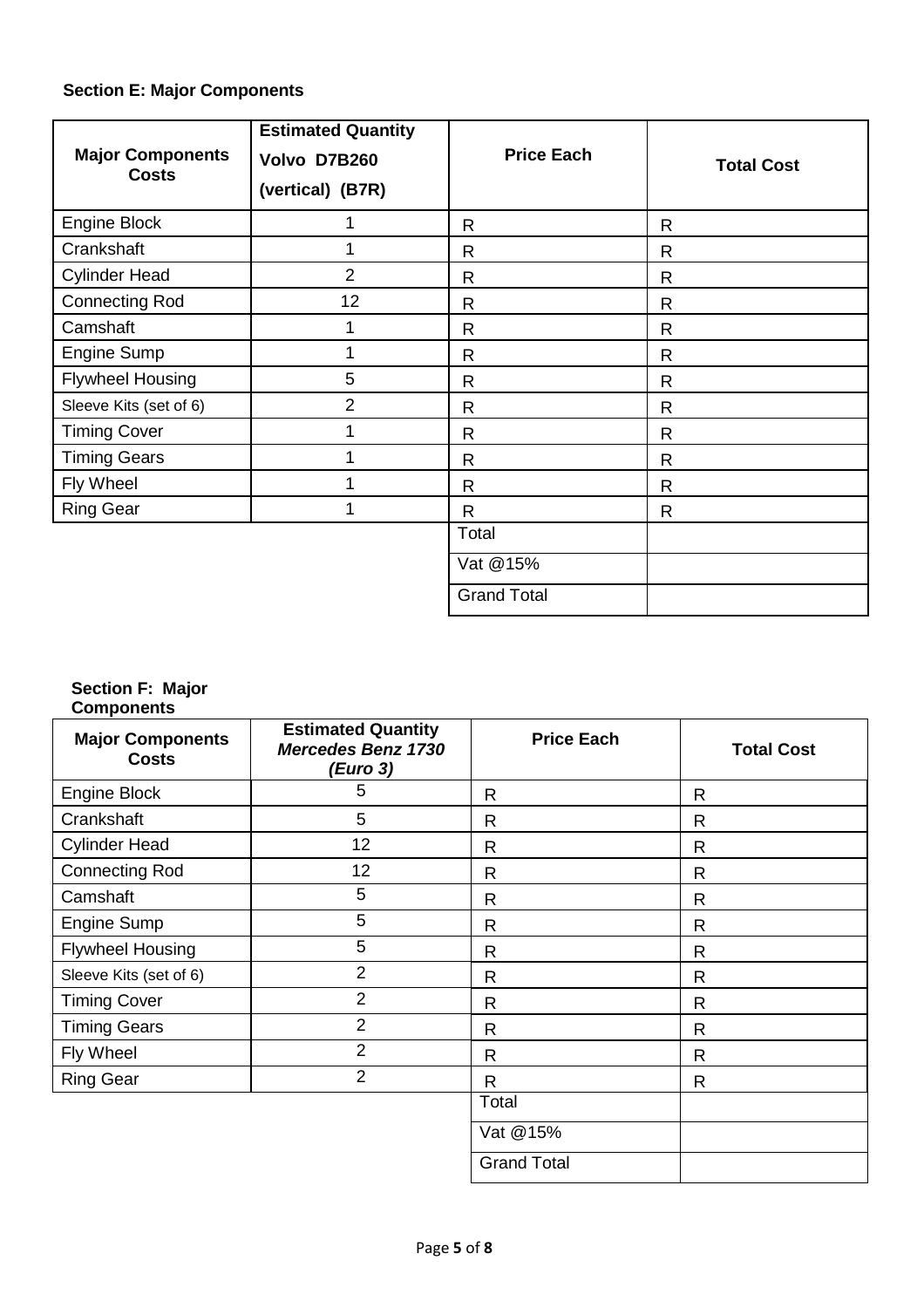## **Section G: Major Components**

| <b>Major Components</b><br><b>Costs</b> | <b>Estimated Quantity</b><br><b>Mercedes Benz 1826</b><br>(Euro 5) | <b>Price Each</b>  | <b>Total Cost</b> |
|-----------------------------------------|--------------------------------------------------------------------|--------------------|-------------------|
| <b>Engine Block</b>                     | 15                                                                 | $\mathsf{R}$       | R                 |
| Crankshaft                              | 15                                                                 | R                  | $\mathsf{R}$      |
| <b>Cylinder Head</b>                    | 40                                                                 | R                  | $\mathsf{R}$      |
| <b>Connecting Rod</b>                   | 48                                                                 | R                  | $\mathsf{R}$      |
| Camshaft                                | 5                                                                  | $\mathsf{R}$       | $\mathsf{R}$      |
| Engine Sump                             | 5                                                                  | $\mathsf{R}$       | $\mathsf{R}$      |
| <b>Flywheel Housing</b>                 | 10                                                                 | R                  | $\mathsf{R}$      |
| Sleeve Kits (set of 6)                  | $\overline{2}$                                                     | $\mathsf{R}$       | $\mathsf{R}$      |
| <b>Timing Cover</b>                     | $\overline{2}$                                                     | $\mathsf{R}$       | R                 |
| <b>Timing Gears</b>                     | $\overline{2}$                                                     | $\mathsf{R}$       | $\mathsf{R}$      |
| Fly Wheel                               | $\overline{2}$                                                     | $\mathsf{R}$       | $\mathsf{R}$      |
| <b>Ring Gear</b>                        | $\overline{2}$                                                     | $\mathsf{R}$       | $\mathsf{R}$      |
|                                         |                                                                    | Total              |                   |
|                                         |                                                                    | Vat @15%           |                   |
|                                         |                                                                    | <b>Grand Total</b> |                   |

# **Section H: Major Components**

| <b>Major Components</b><br><b>Costs</b> | <b>Estimated Quantity</b><br><b>Mercedes Benz 18</b><br><b>Luxury Coach</b> | <b>Price Each</b>  | <b>Total Cost</b> |
|-----------------------------------------|-----------------------------------------------------------------------------|--------------------|-------------------|
| Engine Block                            |                                                                             | $\mathsf{R}$       | $\mathsf{R}$      |
| Crankshaft                              |                                                                             | R                  | $\mathsf{R}$      |
| <b>Cylinder Head</b>                    | 1                                                                           | R                  | R                 |
| <b>Connecting Rod</b>                   | 1                                                                           | $\mathsf{R}$       | $\mathsf{R}$      |
| Camshaft                                | 1                                                                           | R                  | $\mathsf{R}$      |
| <b>Engine Sump</b>                      | 1                                                                           | R                  | $\mathsf{R}$      |
| <b>Flywheel Housing</b>                 | 1                                                                           | $\mathsf{R}$       | $\mathsf{R}$      |
| Sleeve Kits (set of 6)                  | 1                                                                           | R                  | $\mathsf{R}$      |
| <b>Timing Cover</b>                     | 1                                                                           | R                  | R                 |
| <b>Timing Gears</b>                     | 1                                                                           | R                  | R                 |
| Fly Wheel                               | 1                                                                           | R                  | R                 |
| <b>Ring Gear</b>                        | 1                                                                           | $\mathsf{R}$       | $\mathsf{R}$      |
|                                         |                                                                             | Total              |                   |
|                                         |                                                                             | Vat @15%           |                   |
|                                         |                                                                             | <b>Grand Total</b> |                   |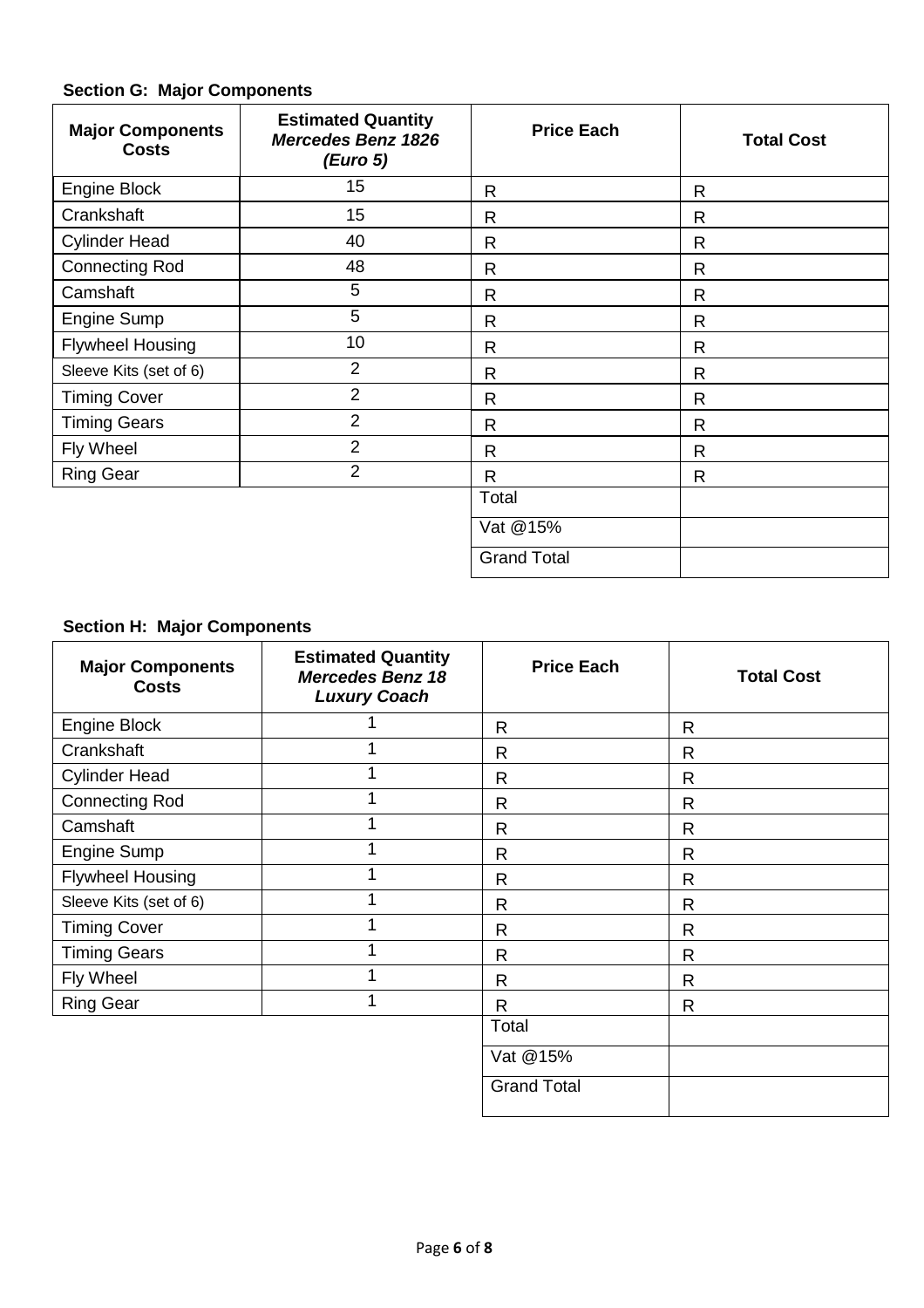### **Section I: Major Components**

| <b>Major Components</b><br><b>Costs</b> | <b>Estimated Quantity</b><br><b>Mercedes Benz Hippo</b><br><b>Breakdown Vehicle</b> | <b>Price Each</b>  | <b>Total Cost</b> |
|-----------------------------------------|-------------------------------------------------------------------------------------|--------------------|-------------------|
| Engine Block                            |                                                                                     | R                  | $\mathsf{R}$      |
| Crankshaft                              | 1                                                                                   | R                  | R                 |
| <b>Cylinder Head</b>                    | 1                                                                                   | $\mathsf{R}$       | $\mathsf{R}$      |
| <b>Connecting Rod</b>                   | 1                                                                                   | $\mathsf{R}$       | $\mathsf{R}$      |
| Camshaft                                | 1                                                                                   | $\mathsf{R}$       | $\mathsf{R}$      |
| Engine Sump                             | 1                                                                                   | $\mathsf{R}$       | $\mathsf{R}$      |
| <b>Flywheel Housing</b>                 | 1                                                                                   | $\mathsf{R}$       | $\mathsf{R}$      |
| Sleeve Kits (set of 6)                  | 1                                                                                   | $\mathsf{R}$       | $\mathsf{R}$      |
| <b>Timing Cover</b>                     | 1                                                                                   | $\mathsf{R}$       | $\mathsf{R}$      |
| <b>Timing Gears</b>                     | 1                                                                                   | R                  | $\mathsf{R}$      |
| Fly Wheel                               | 1                                                                                   | $\mathsf{R}$       | $\mathsf{R}$      |
| <b>Ring Gear</b>                        | 1                                                                                   | R                  | $\mathsf{R}$      |
|                                         |                                                                                     | Total              |                   |
|                                         |                                                                                     | Vat @15%           |                   |
|                                         |                                                                                     | <b>Grand Total</b> |                   |

#### **Section J: Major Components**

| <b>Major Components</b><br><b>Costs</b> | <b>Estimated Quantity</b><br><b>Mercedes Benz Actros</b><br><b>Breakdown Vehicle</b> | <b>Price Each</b>  | <b>Total Cost</b> |
|-----------------------------------------|--------------------------------------------------------------------------------------|--------------------|-------------------|
| <b>Engine Block</b>                     |                                                                                      | R                  | $\mathsf{R}$      |
| Crankshaft                              | 1                                                                                    | $\mathsf{R}$       | $\mathsf{R}$      |
| <b>Cylinder Head</b>                    |                                                                                      | R                  | R                 |
| <b>Connecting Rod</b>                   | 1                                                                                    | $\mathsf{R}$       | $\mathsf{R}$      |
| Camshaft                                | 1                                                                                    | $\mathsf{R}$       | $\mathsf{R}$      |
| Engine Sump                             |                                                                                      | R                  | $\mathsf{R}$      |
| <b>Flywheel Housing</b>                 |                                                                                      | $\mathsf{R}$       | $\mathsf{R}$      |
| Sleeve Kits (set of 6)                  | 4                                                                                    | R                  | R                 |
| <b>Timing Cover</b>                     | ◢                                                                                    | R                  | R                 |
| <b>Timing Gears</b>                     |                                                                                      | $\mathsf{R}$       | $\mathsf{R}$      |
| Fly Wheel                               | 1                                                                                    | $\mathsf{R}$       | $\mathsf{R}$      |
| <b>Ring Gear</b>                        | 1                                                                                    | $\mathsf{R}$       | $\mathsf{R}$      |
|                                         |                                                                                      | Total              |                   |
|                                         |                                                                                      | Vat @15%           |                   |
|                                         |                                                                                      | <b>Grand Total</b> |                   |